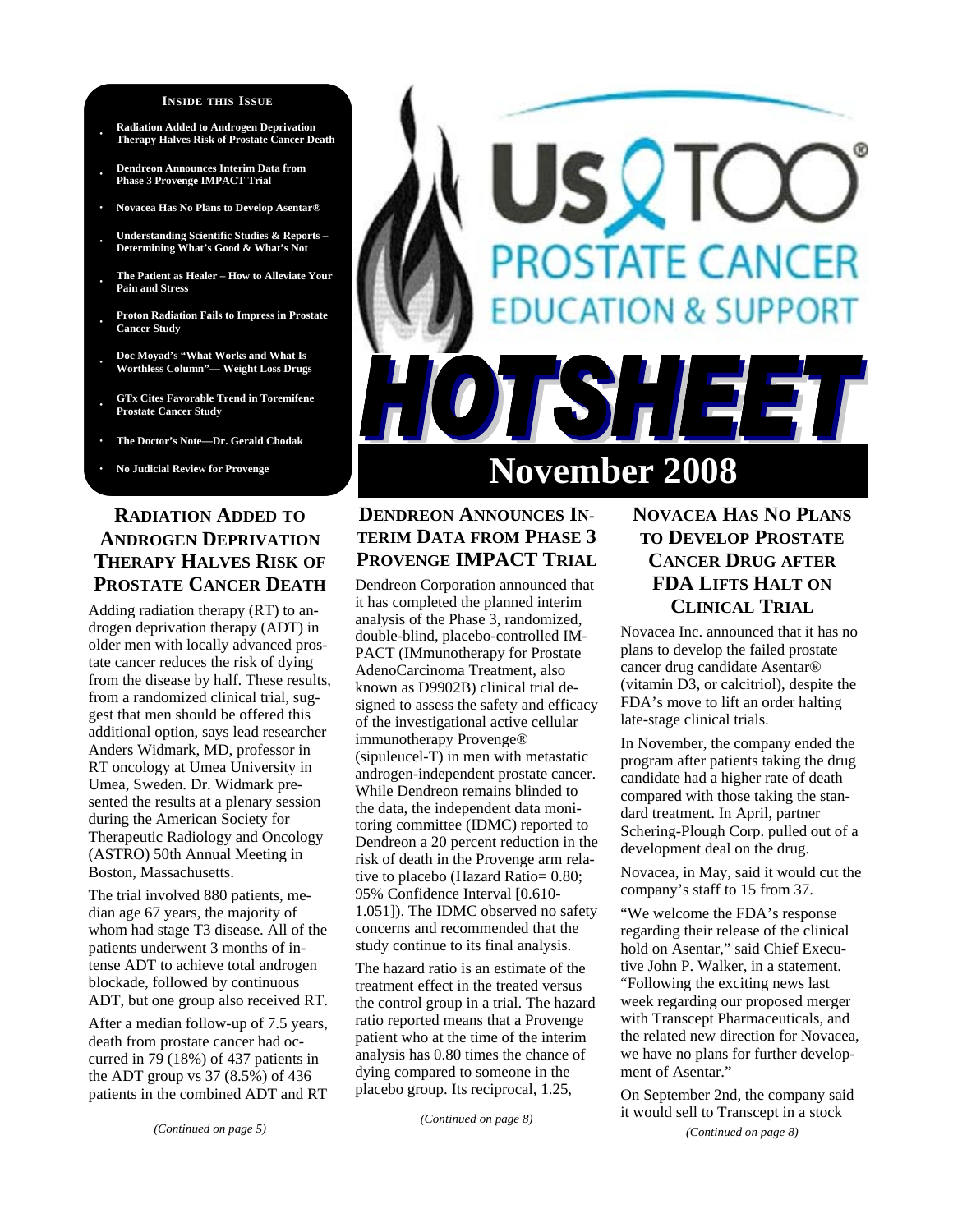### **PROSTATE CANCER PATIENT SUPPORT - CALL 1-800-80-US TOO, OR GO TO <WWW.USTOO.ORG>**



JAQUELINE KONIECZKA, OFFICE MANAGER RYAN MAGUIRE, COMMUNICATIONS COORDINATOR EUGENE WHEELER, UNDERSERVED PROGRAM DIRECTOR ELIZABETH CABALKA, PROGRAM CONSULTANT

US TOO BOARD OF DIRECTORS: *EXECUTIVE COMMITTEE/OFFICERS* JIM KIEFERT, EDD, CHAIRMAN JOANN HARDY, VICE-CHAIRMAN GEORGE LEDWITH, SECRETARY GREGORY BIELAWSKI, TREASURER THOMAS N. KIRK, PRESIDENT AND CEO

*DIRECTORS:*  CHRIS BENNETT ROBERT FIDOTIN, PHD CARL FRANKEL TOM HIATT DAVID P. HOUCHENS, PHD KAY LOWMASTER, MSW, LCSW FRED MILLS BILL PALOS STUART PORTER RON WITHERSPOON

US TOO INTERNATIONAL, INC. IS INCORPORATED IN THE STATE OF ILLINOIS AND RECOGNIZED AS A 501(C)(3) NOT-FOR-PROFIT CHARITABLE CORPORATION.

> **DONATIONS / GIFTS TO US TOO ARE TAX DEDUCTIBLE.**

5003 FAIRVIEW AVE. DOWNER'S GROVE, IL 60515 PHONE: (630) 795-1002 / FAX: (630) 795-1602 WEBSITE: WWW.USTOO.ORG

COPYRIGHT 2008, US TOO INTERNATIONAL, INC.

# **UNDERSTANDING SCIENTIFIC STUDIES & REPORTS: A GUIDE TO DETERMINING WHAT'S GOOD & WHAT'S NOT**

## **Gerald W. Chodak, MD**

Many things are changing in medicine, including the increasing desire for patients and family members to learn as much about a disease as possible. This often results in reading on the Internet and listening to news reports. Too often, however, the news media almost exclusively focuses on the study results, paying little attention to the study design or quality of the study. For those reading the scientific study itself, the average person will find the information from the medical journals difficult to understand or critique. This article will focus on some general information about scientific reports and studies that should help individuals without medical training determine if the medical information is good or bad.

**Prospective, Randomized, Controlled Trial:** The best of the best – this study design has been called the 'Gold Standard' for research study designs. So, what do all those words mean? **'***Prospective***'** means that the information is collected going forward once the study begins; '*Randomized'* means that neither the patient nor the physician can determine which treatment will be given; usually a computer randomly selects the treatment and makes that decision and **'***Controlled'* means that the study is restricted to patients with similar specific characteristics meaning that not everyone can join. Why is this design the best? Because using it to compare two different treatments is the only way to truly prove that one treatment is better than another. If two groups of patients are essentially identical in every way possible except that one group received a different treatment and had a better outcome, then it is reasonable to conclude that the better result occurred *because* of the treatment given. For example, suppose a new drug has been developed for men with advanced prostate cancer. If it is tested in a prospective randomized, controlled trial and is compared to a placebo or inactive drug and the average survival is longer, then one may conclude that the drug improves survival. Based on that result it can be recommended for patients with the same characteristics as those tested in the study. **This is the only study design that permits such a recommendation.** 

In an ideal world, all research trials would use this design. Unfortunately, that does not occur. You are probably wondering why not. The reasons are cost and time and patient acceptance. These studies usually cost several hundred million dollars to perform and take a number of years to complete. They are just too costly and timeconsuming to be done. Drug companies do them because that is the only way a drug can be approved. But in the case of other therapies like surgery or radiation, they are much less likely to be done. The other reason is that in the case of surgery or radiation, too few patients would be willing to let a computer choose the therapy. They want to help make that decision which is not permitted in this study design.

**Retrospective Study:** Not good enough! In a retrospective study, someone decides to look back at patients treated at one or more institutions over many years. Specific characteristics are tabulated including the treatment they received. The results are then reported. As an example, in a retrospective study of men treated for localized prostate cancer at Hospital X, 100 men received surgery and 80 received radiation. Alternatively, all the men at Hospital X received radiation and the results were compared to another report published last year from Hospital Y in which the patients were treated by surgery. The 5-year survival for the radiation patients was 85% but only 80% for the men treated by surgery. So, does that prove that radiation is a better treatment? Absolutely not! You are probably wondering why not. There are many reasons why a retrospective study is not valid. First, the patients may be different due to general health issues their Gleason score or PSA results at diagnosis are different. There may be other differences between the groups that are not known. Second, there is the bias of how patients chose their treatment.

*(Continued on page 5)*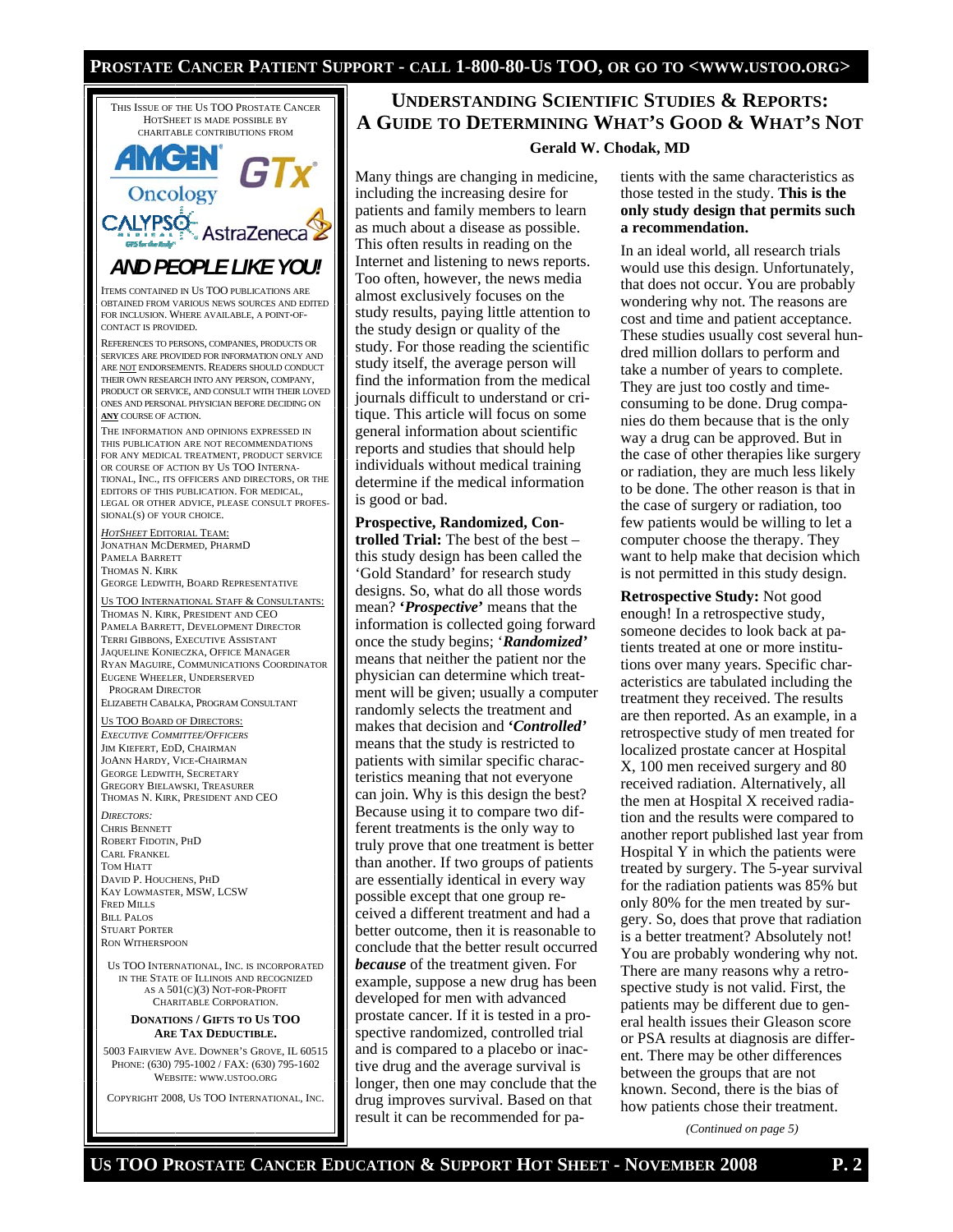## **THE PATIENT AS HEALER – HOW TO ALLEVIATE YOUR PAIN AND STRESS**

*Editor's note: Although Us TOO doesn't endorse any one treatment type, product, service or book, we felt this subject was of high interest to our readership, and thus included an excerpt from the author's new book, "Conquer Prostate Cancer: How Medicine, Faith, Love and Sex Can Renew Your Life." Five percent of the book's net proceeds will benefit Us TOO International, and if you order it through a special link with Amazon.com, Us TOO will receive an additional 4-6% of sales. To place your order, either visit the Us TOO website at <www.ustoo.org> or the author's website at <http://*

*conquerprostatecancernow.typepad.com/ us\_too/>. \*\*\** 

Reducing or eliminating pain and stress is as much a matter of the patient's resolve as it is the result of scientific progress. We patients must do our part in the healing process. If we ourselves do not demonstrate a strong will, we may end up with a strong won't!

Precisely what can we do as patients? Trust me, no matter how infirm you are, you can do a lot to de-stress. At the very least you can literally take in a big breath! Consciously breathing in and-out in various patterns takes your mind off your pains, at least some of the time. Just ask any woman who has used the Lamaze method for breathing her way through childbirth. Most patients, regardless of their maladies, can quickly learn to breathe in this manner. Almost anyone can adapt a breathing practice to offset whatever causes pain and stress before or after surgery or some other treatment.

Doing your favorite things in spite of your pain can also work wonders. You can rise above your pain by reading a good book, listening to your favorite music, or eating good food (but watch those calories!) You can also go for a swim or take a hot bath in a spa, like my wife and I have done from time to time on our lanai at the back of our house. The heated, whirling water helped reduce her severe back and leg pain due to her spinal stenosis and fibromyalgia. At the same time, the water eased my tensions, including some post-operative issues I had in the weeks after my robotic surgery.

Self-hypnosis is another means toward the same end. Not having any clinical

#### **Rabbi Ed Weinsberg, EdD, DD**

training in hypnosis did not stop me from trying it. I believe that selfhypnosis is just a fancy phrase for planting a suggestion in your mind and following through. As such hypnosis can be directed by a trained clinician or self-directed by a person who intuitively knows how to redirect his mindset. For instance you can focus on beautiful images and hear music, or you can recall a beautiful film sequence and transport yourself to that scene. You can also concentrate your thoughts on someone or something you love very much or a beautiful sight you've seen, and keep it in mind until your stress or pain passes.

Of course not everyone is open to the power of suggestion, whether induced by others or themselves. So if you have prostate cancer or another illness and want to prepare for surgery, what's a fellow or gal to do? One of the best approaches to reduce and at least momentarily eliminate pain and stress is to **take every opportunity to laugh**. Tell jokes or watch funny TV shows or movies.

Laughter doesn't always reduce pain, but it sure helps, as journalist Norman Cousins famously wrote while suffering from a painful degenerative spinal disease, described in his 1979 book, *Anatomy of an Illness*. This message is implicit in the ongoing *Reader's Digest* column, "Laughter – the Best Medicine." It's clear that laughter may not always be curative for the longterm, but clearly laughter can't hurt – unless you happen to suffer from broken ribs or severe asthma!

No matter what the disease - cancer, liver damage, brain injury, or spinal stenosis - laughter can reduce or eliminate pain at least momentarily, either because it kicks in endorphins or distracts us from our stress and sorrows.

One example of humor which helps people rise above their medical hardships pokes fun at death. For example I recall a story about reporters who interviewed a man who had just turned 107 years old. They asked him, "What do you think is the best thing about being your age?" His reply: "There's no more peer pressure!"

Many find they can reduce stress by reciting the well-known "Serenity Prayer." This prayer was attributed to 20th Century theologian, political analyst, and Protestant minister Reinhold Niebuhr, who before his passing taught at New York's Union Theological Seminary, across the street from the seminary where I was ordained as a rabbi. However, Reverend Niebuhr was unsure of its actual origins, which have now been traced to two 18th-century deacons in the German town of Weinsberg – from which I am descended! Many who repeat this universally appealing prayer find momentary relief from various stresses and conflicts. Here's a version that is known and recited by millions around the world:

### God grant me the serenity to accept the things I cannot change; courage to change the things  $\mathfrak I$  can; and wisdom to know the difference.

Apart from serenity, we all need to rely on our resiliency - our inherent power to bounce back. I'm not suggesting you deny how difficult your life may be; rather I would encourage you to figure out how to respond with greater creativity and less passivity. Don't fault yourself or others for your illness or related problems. It may be tempting, but don't even fault your clergyman or God. Seriously! Instead seek your own solutions to your concerns. Commit to getting beyond the issues that bother you. Tell others openly what's on your mind.

If you like to write, use a journal to write down your worries as well as

*(Continued on page 6)* 

Military and Federal Employees: please remember Us TOO in your Combined Federal Campaign contribution. **Us TOO CFC# 11614**

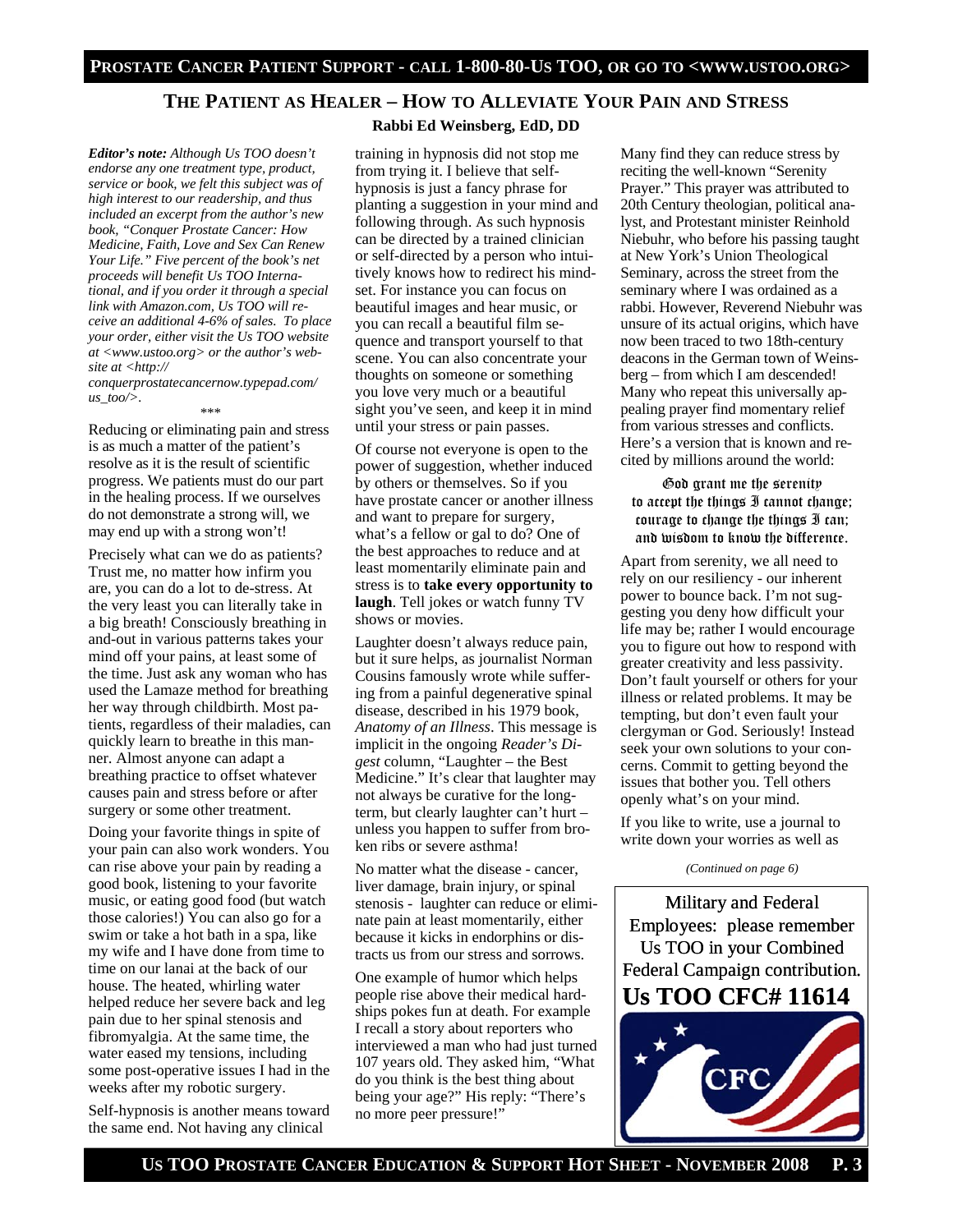## **PROTON RADIATION FAILS TO IMPRESS IN PROSTATE CANCER STUDY**

Proton radiation for early prostate cancer had an acceptable tolerability profile but produced little evidence of a "gee whiz" impact to support its cost, according to preliminary results from a phase I/II clinical trial.

Two-thirds of patients had acute genitourinary (GU) or gastrointestinal (GI) toxicity, and a third had late GU/GI toxicity, Anthony Zietman, MD, of Harvard and Massachusetts General Hospital, reported at the American Society for Therapeutic Radiology and Oncology meeting.<sup>1</sup> Although most of the toxicity was grade 2 in severity, the overall profile provided little reason for enthusiasm.

At the ASTRO meeting, Dr. Zietman reported safety data on 85 patients with localized prostate cancer treated with proton radiation. The patients had stage T1-2a disease and PSA values 15 ng/mL. The treatment protocol delivered a total radiation dose of 82 Gray Equivalent (GyE) in 2-GyE daily fractions – 50 GyE to the prostate and seminal vesicles (including 0.5 to 1 cm margin) and 32 GyE to the gross tumor volume. The primary endpoint was GI/GU toxicity and morbidity.

At a median follow-up of two years, the rates of acute GI/GU toxicity were 50% grade 1, 14% grade 2, and 1% grade 3. Late toxicity was grade 2 severity in 25% of patients, grade 3 in 7%, and grade 4 in 1% (one case of hemorrhagic cystitis and rectal ulcer). The two-year actuarial risk of grade 3+ toxicity was 6.1%. No patients died. Follow-up has been too brief for assessment of secondary endpoints, said Dr. Zietman.

"The bottom line is that the treatment was safe, it was reasonably well tolerated, but probably no better tolerated than any other form of radiation that we give," Dr. Zietman said. "I think it's true that if I were looking at this data for the first time, I would say, 'What's the big deal? I didn't see a home run here," he added.

1. Zietman AL, et al. *Int J Radiat Oncol Biol Phys* 2008; 72(1 Suppl): S77, abstract 169.

*MedPage Today, 26 September 2008* 

## **DOC MOYAD'S WHAT WORKS & WHAT IS WORTHLESS COLUMN ALSO KNOWN AS "NO BOGUS SCIENCE" COLUMN**

**"The latest blockbuster drug(s) for weight loss stink (I could have said "suck" but I did not) and that is why they will never get approved so back to the fiber and fish oil I guess."** 

> Mark A. Moyad, MD, MPH University of Michigan Medical Center, Department of Urology

#### **Bottom Line:**

There are several drug companies that have weight loss drugs that help you lose a lot of weight, but they also increase the risk of depression and cause other mental health problems, so they are no good and have no chance of getting approved. Also, I have a political statement at the end of this column - please read it!

Over the past 10 years, several drug companies have invested 100s of millions of bucks (not the animals) to find a new and great weight loss drug. We have only had three weight loss pills in my lifetime that were good enough to write home to mommy about.

The first one was an over-the-counter medication known as "ephedra," but that caused heart attacks so it is now off the market, thank goodness. The other two weight loss pills are prescription medications, Xenical® and Meridia® (I like Meridia more but that is for a different column). These drugs work okay and seem to be safe, but never caused dramatic weight loss. "Alli" is a "new" over the counter drug that is actually a lower dose version of Xenical (nice marketing job) so in reality you can see why a blockbuster weight loss product would really be a blockbuster because there is not much competition.

Anyhow, back to my story boys and girls about the latest and greatest drugs. Several companies identified a way where people can lose lots of weight by taking a pill that impacts the brain and you end up eating a lot less.

However, these drugs also impact other areas of the brain that can significantly increase your risk of depression. So, Merck was the latest company today that pulled their experimental weight loss drug off the market and there will be more casualties soon I promise you that my friends. What does all this mean for you and your weight or waist?

The only things that have helped with weight loss (besides the obvious of eating less and moving more) in the past year has been a study of a couple of fish oil pills daily with exercise and a study of men and women also getting 20-30 grams of fiber a day. However, recently in the New England Journal of Medicine there was some dramatic weight loss with the Mediterranean diet and we will cover that study next month because I have run out of room and I want to keep you interested in this column so stay tuned.

Oh and by the way if any of the presidential candidates mention that they are going to increase funding for cancer research when they are elected please let me know because I have not heard anything about this issue! If you ever wonder why we do not have a cure for cancer, please keep in mind for example that the proposed 750 billion dollar Wall Street bail out is approximately 150 times (I am not kidding here) more than the annual government research budget for cancer!!!!!!! I need a beer and some blood pressure medication… see you next time my friends!



Friday, November 7, 2008 • 4:30-10:00pm • The Buttes Resort by Marriot in Tempe, Arizona • 2000 W. Westcourt Way, Tempe, AZ 85252

To register online: Visit www.ustoo.org/University To register by phone: Call 1-800-808-7866 Advance discounted registration ends October 6, 2008.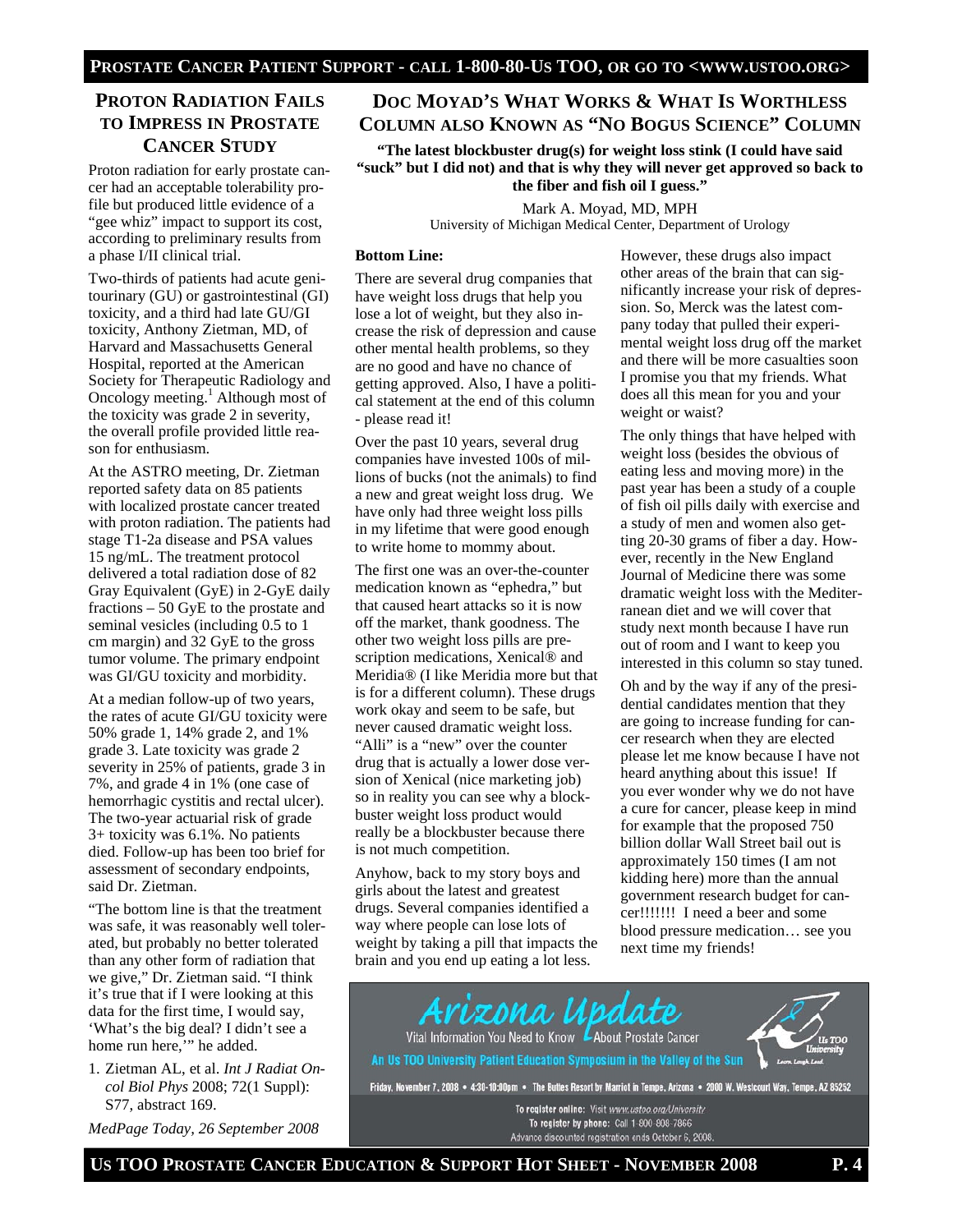## **RT+ADT HALVES RISK OF PROSTATE CANCER DEATH**

*(Continued from page 1)* 

group. "It was rather surprising that the addition of RT cut by half the risk of death from prostate cancer," Dr. Widmark commented. The absolute cumulative difference in the prostate cancer death rate increased from 2.9% at 7 years to 12% at 10 years, with a relative risk of 0.44 (*P* = 0.00003).

In addition, significant reductions were seen in two other outcome measures. Overall mortality rate was 30% in the ADT group vs 21.6% in the ADT+RT group (*P* = 0.004). Plus, recurrence of high levels of serum PSA occurred in 65% of the ADT group but in only 17.5% in the ADT+RT group ( $P = 0.00001$ ).

Quality of life, as reported both by patients and by clinicians, was "slightly worse" in patients who received ADT+RT vs those in the ADT group but "only marginally," Dr. Widmark commented. Adverse events included moderate to severe urinary leakage (reported by 6% of patients in the ADT+RT group vs 3% in the ADT group 4 years after treatment) and pain on urination (reported by 2% vs 4%, respectively). Erectile dysfunction was also more common, reported by 85% of patients in the ADT+RT group vs

72% in the ADT group  $(P < .001)$ .

"This trial will change clinical practice," predicted Anthony Zietman from Massachusetts General Hospital in Boston, who was moderating a press briefing at which the results were highlighted. "At present, there is a bit of a fatalistic attitude towards locally advanced prostate cancer, as it generally considered to have already quietly spread elsewhere," Dr. Zietman commented. "Often the only treatment often offered to older men with this stage of disease is ADT," he continued. "The thinking is that the cat is already out of the bag... but "the results from this trial prove that this is not the case."

"This randomised trial is the first to show that men with locally advanced prostate cancer will survive substantially longer when RT is added to their treatment plan," Dr. Widmark told journalists. "Considering the substantial survival benefit, the increase in symptoms seems to be acceptable and of small influence on quality of life 4 years after treatment," he concluded.

Presented at ASTRO's 50th Annual Meeting, plenary session, 22 September 2008

*Medscape, 23 September 2008* 

## **GTX CITES FAVORABLE TREND IN PROSTATE CANCER STUDY**

GTx Inc. has reported that its experimental drug toremifene showed favorable safety and efficacy trends in a late-stage trial tested in patients with advanced prostate cancer. The drug was studied to see if it could help lessen worrisome side effects, including bone loss and bone fractures, caused by a standard means of treating advanced prostate cancer called androgen deprivation therapy (ADT).

ADT helps treat prostate cancer by reducing levels of the male hormone testosterone. But it can weaken bones and leave men at high risk of fractures.

Almost 1,400 patients were studied in the Phase 3 trial sponsored by GTx. While continuing with ADT, they were also given either toremifene or

placebo and followed for two years. Among men who began the trial with detectable levels of PSA, 27 percent of those given toremifene saw levels of PSA rise during the study. That was statistically better than the 37 percent of patients receiving placebos whose PSA levels progressed.

Toremifene is an oral selective estrogen receptor modulator (SERM) which helps oppose the actions of estrogen in the body. Licensed in the US under the brand name Fareston®, toremifene citrate is FDA approved for use in advanced (metastatic) breast cancer. It is also being evaluated for prevention of prostate cancer under the brand name Acapodene®. *Reuters, 16 September 2008*

**UNDERSTANDING STUDIES**

*(Continued from page 2)* 

Perhaps healthier patients chose the radiation or their disease was less aggressive. Also, the doctor could have recommended radiation because they felt there was not much cancer present. Another shortcoming is there is no way to validate the accuracy of the information gathered about each patient. There are many examples showing that when information is gathered from medical records and rechecked, there are often errors. For example, the Gleason scores on the biopsy may be inconsistent if different pathologists interpret them. In a prospective study, however, a single pathologist usually will review the biopsies leading to better consistency. Another example is the cause of death, which is sometimes misinterpreted when not done by someone involved in the study.

In summary, in a retrospective study there are too many possible factors that could have affected their survival than the treatment they received. Without randomly assigning patients to surgery or radiation, a valid conclusion about which is better is just not possible. In some ways it is like comparing apples and oranges!

Because of the problems of a retrospective study design, the FDA does not approve treatments based on this approach. Unfortunately, the news media rarely reports which study design was used or the study's weaknesses. The public is led to believe the study provides important information that should influence their treatment decision. However, if you find out the study was done retrospectively, you can now appreciate that the conclusions and any recommendations made may not be valid. Only a prospective study can provide valid results.

**Case-controlled Study**: Also not good enough. Another study design with similarities to the retrospective study is the case-controlled study. A case-controlled study can be done either retrospectively or prospectively. With this design, data about patients from an institution who will be or were treated in a similar fashion are collected and then compared to another group with the same disease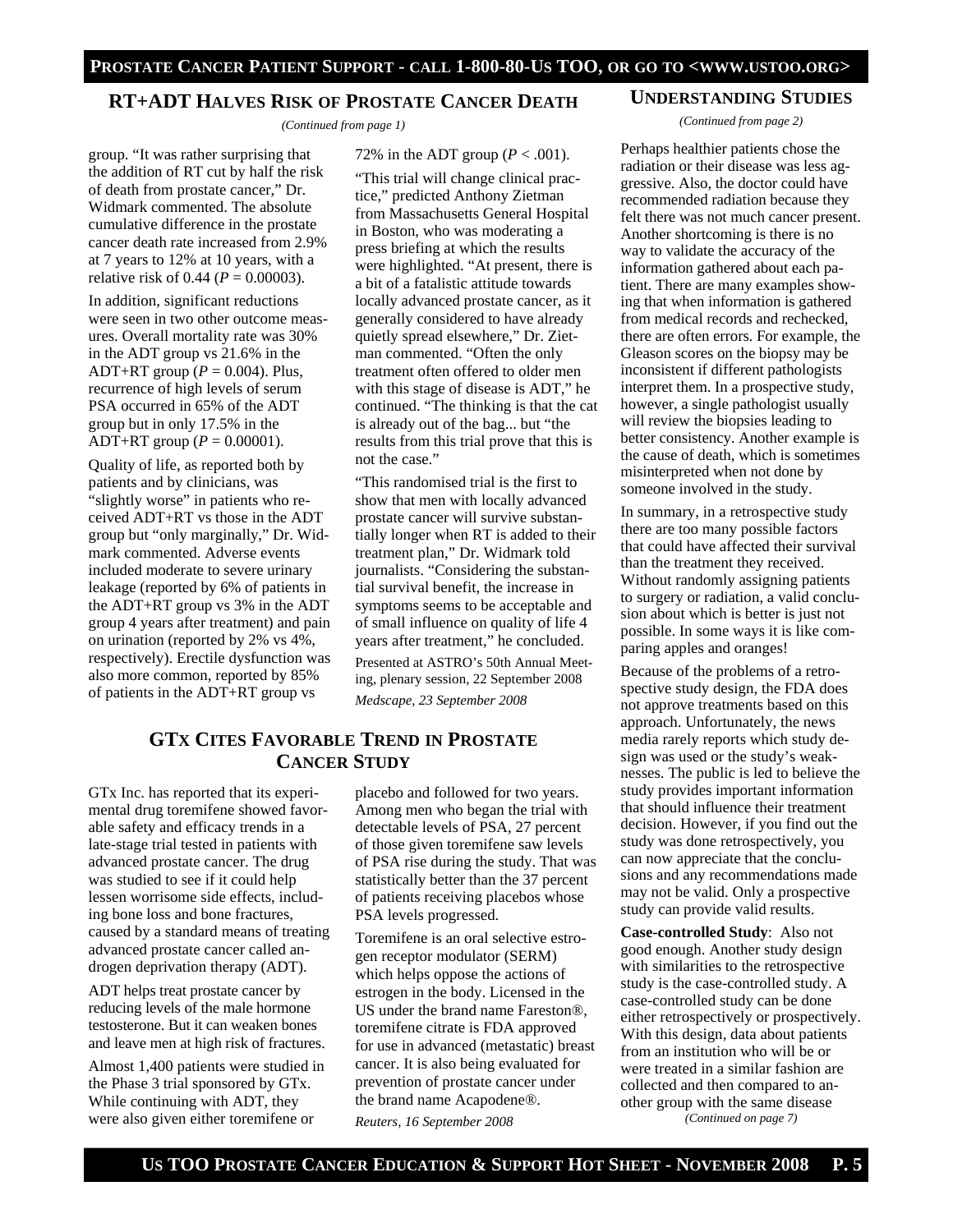### **THE DOCTOR'S NOTE**

#### **Gerald Chodak, MD <www.ProstateVideos.com>**

There are three important areas to cover from this month's *HotSheet*. A very important paper recently presented from Sweden looked at the effect of adding external radiation therapy (RT) to hormone therapy (ADT) in men with locally advanced prostate cancer. Previous randomized studies had shown that men receiving RT for this stage of disease had a significantly improved survival if they also received ADT for 36 months. A question not previously answered, however, was whether ADT alone would be sufficient. In this study, ADT was given to both groups and one also received RT to determine the RT added any value.

The answer was YES it did help improve survival. So, going forward, there is good evidence from randomized studies that the best way to treat locally advanced prostate cancer is a combination of ADT+RT. In this study, ADT was given continuously without stopping it and the question that now remains is whether men will have a better survival by taking ADT

your successes. Journaling can help you let go of your anxiety and ease your pain even if you spend just ten to twenty minutes a day in reflective writing. Months after my prostate cancer surgery I admittedly didn't journal consistently. However in some ways writing these thoughts and the rest of my book, *Conquer Prostate Cancer*, was a form of extensive journaling.

Those who don't care to write may find some useful approaches listed in a Harvard publication called *The Relaxation Tool Kit*. It advocates that one should literally smell the roses and use aromatherapy - although care should be exercised for cancer patients who are on specific medications. You can also drink your favorite beverage every day, read regularly, go to the movies and theater, or listen to your favorite music. Eating dark chocolate, within limits, usually won't hurt either! And, of course, hugging someone you love makes a big difference.

In my personal experience those of us

indefinitely or limiting its duration to just 36 months. Another study will be needed to answer that question. For now, however, stage T3 disease should be treated with both RT+ADT.

Another RT study cited looked at the complications of Proton beam therapy that has been in used for many years at a few centers in the US. It is likely to become even more available as new sites are in development at a considerable cost. Unfortunately, there is little good scientific data in the published literature although testimonials do exist. The question is not whether the treatment can produce acceptable results, but whether the results are sufficiently better and/or the side effects are significantly lower to warrant it being a better, though more costly alternative to conventional RT. Given the advances in IMRT, it may be very difficult to satisfy either of these two goals.

Results of a phase I/II toxicity study of Proton beam RT are discussed showing a significant rate of grade 2 toxicity. Although no long-term outcomes were

presented, the presence of this toxicity is actually worse than conventional RT. Since randomized trials are unlikely to be conducted any time soon, these data raise serious questions about whether this therapy is a better way to go than the conventional RT or even radioactive seed implants, especially for low risk disease which occurs now in over 60% of all new cases.

Lastly, the article about Novacea, the maker of the Vitamin D related drug Asentar®, is important for the following reason. Preliminary studies and news reports suggested that men were doing better and lay groups suggested that men might benefit from vitamin D therapy. These encouraging studies led to the phase III randomized study. As the article states, mortality was higher in the men that received the experimental drug vs. placebo.

This is yet another excellent example of the need for properly designed, prospective randomized studies to truly determine if a drug or supplement is both safe and beneficial.

### **THE PATIENT AS HEALER** *(Continued from page 3)*

who are pet lovers can de-stress by petting our cats or dogs or other animals at home. My family has twin cats, Oreo – a girl, and Taski – a boy, which belong to our daughter. Just looking at such calm, magnificent animals gave me increased enjoyment and lowered my stress level before and after my robotic surgery. Rubbing their tummies until they purred was even more gratifying. All too often, we get along better with our pets than with people, and both we and our pets derive pleasure and relaxation as they curl up around us—or on top of us.

Other simple but helpful recommendations for reducing stress include meditating and visualizing; exercising and moving around, even if you do so for as little as thirty minutes a day; resting and eating sufficiently; going easy on alcohol; not eating excessively; not isolating yourself from friends or others who are willing to lend their support; and balancing work with play.

Some but not all of these pain and

stress "busters" worked for me before and after my prostate surgery. You have to experiment in order to determine which approach works best for you. It's not quite clear why some avenues will raise your spirits more than others, but this varies from one individual to the next. Practice whatever method benefits your mental and physical health. This will help you develop a more positive outlook, with heightened immunity and reduced toxicity.

To sum up, it's important to take a proactive stance to reduce your pain and stress, supplemented by whatever relief your doctor may provide. Doing your share to control your personal well-being is in your best interest. No matter how ill you feel, it's largely up to you to make your life more livable.

To learn more, please go to <www.ConquerProstateCancer.com>.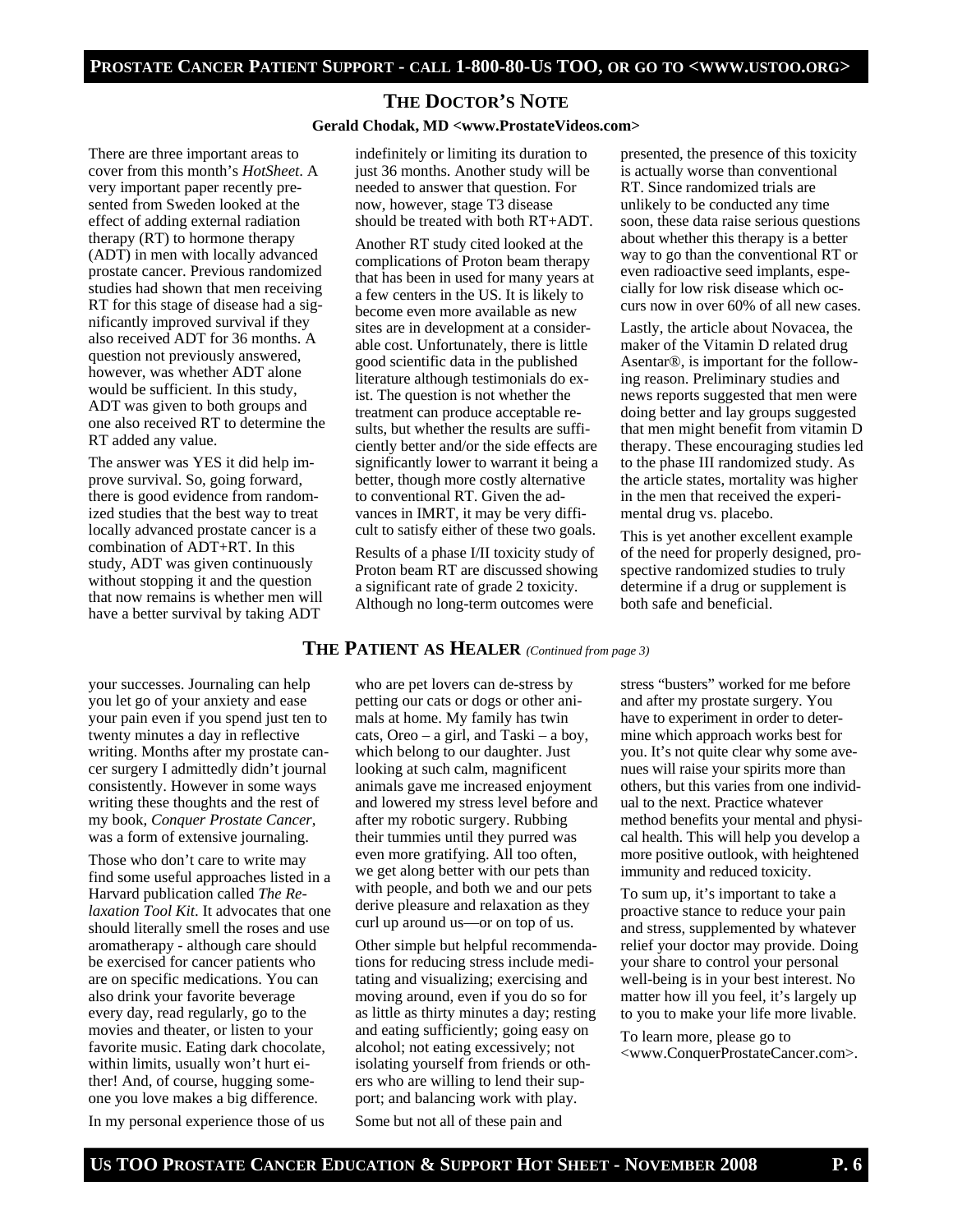## **UNDERSTANDING SCIENTIFIC STUDIES & REPORTS—WHAT'S GOOD & WHAT'S NOT**

who were treated by a different method at a different institution. The weaknesses of a case-controlled study are the same as the retrospective study; the potential bias in how the treatment was selected, recognized or unrecognized differences in the patient groups and potential inaccuracies in the data collected. Even if done prospectively, these problems still exist. The bottom-line is no conclusion is justified and a treatment recommendation cannot be made.

**Epidemiological Study**: Garbage in, garbage out. Have you ever heard a news report presenting the results of an epidemiological study saying food X or vitamin Y is good for you and then you hear about another report saying food X or vitamin Y is bad for you? Why such confusion and how should you interpret these reports?

The best advice is to ignore them. Why? The reason is that epidemiological studies prove nothing. They may be correct or they may be incorrect. There is absolutely no way to know the truth. They are conducted by collecting lots of information from a group of individuals such as what they ate, how often they ate it, what vitamins and supplements they ingested, how much they exercised, etc or what treatments they received. The patients are then divided into groups, based in part on how long they lived, or what diseases they developed. The researchers then try to determine whether any particular characteristic or characteristics was (were) associated with living longer, or getting a disease, or avoiding one. They may find that food X was associated with a particular disease; those eating a lot of it were more likely to develop cancer than those eating little or none of it. The greater the amount people ate, the greater the likelihood of getting the disease.

There are many problems with trying to make conclusions and recommendations based on epidemiological studies. Some of it is the accuracy of the data gathered. There may be other unknown factors that influenced someone getting or avoiding a disease. The most significant criticism of an epidemiological study is that it does not

#### *(Continued from page 5)*

prove cause and effect. There is no way to conclude that the reason a result occurred is because of any particular intervention. Epidemiological studies are useful, however, for designing prospective studies. They generate an idea for a prospective study to prove or disprove the theory.

The next time you hear the result of an epidemiological study presented, say thank you very much and be hopeful that a proper prospective study will eventually be done to determine if the result was correct. Is there any harm in incorporating the findings from an epidemiological study about a food or supplement into your own life? No, of course not, as long as you realize that it may good for you or it may be bad for you and there is no way to know if there are any harmful effects. But if you do hear about the results of an epidemiological study, realize that nothing has been proven.

**Commentary:** There is much more to learn about research study designs but this information should begin to make it possible for individuals who are not doctors to be a little more critical about what you hear on the news or read in the papers or on the internet. If at all possible, try to determine how the study was performed. If the report is discussed in a news article, send an e-mail to the author or try to search for that article on the Internet. That is quite easy to do these days and then look specifically at the study design so you can decide if the results are valid and useful. While all studies do provide some useful information, they do not all provide patients with guidance on the best form of treatment. Only a prospective randomized controlled trial can do that.

For those with prostate cancer, the challenge is even greater because treatments can and do become available even without a randomized controlled study. Such is the case for radical prostatectomy, radiation therapy, brachytherapy, cryosurgery, hormone therapy and HIFU. Not one of these treatments was ever compared to a placebo or control before it was used for patients nor have any of them been compared to each other. The FDA did

not have to approve these therapies. As discussed earlier, however, for new medications, drug companies must perform randomized studies because the FDA regulates how drugs can be marketed. In order to claim a drug is effective for the treatment of X disease, they must conduct a prospective randomized trial to prove it. The FDA does have to certify that a new device is safe for patients, but it is not necessary to show how a treatment compares to other treatments in terms of efficacy for treating a disease. That is why there is so much disagreement between doctors as to which option is best for a given patient with localized prostate cancer. WE HAVE NO PRO-SPECTIVE RANDOMIZED STUD-IES. This is important for you to recognize when being counseled about your therapy. If a doctor recommends any of these treatments, it is based on his/her opinion and NOT on the kind of study (prospective randomized study) that proves it is really better than any of the other options available. There is physician bias. Unfortunately, this is not likely to change because there is no incentive for those studies to be done.

**In summary**, medical science is making important progress all the time. More good studies are being conducted that truly help guide treatment for patients. Yet, there are still too many studies that are not well designed but we hear about them anyway and they get publicity. It is the nature of news reporting. Patients need to be aware that just because something is in the news or on the Internet does not make it correct or useful. And since no one restricts the kind of studies that can be published or what is written on the Internet, we are far more likely to hear about retrospective, case controlled or uncontrolled studies because they are so common.

In the absence of good studies, what should a patient do who is trying to decide about treatment? Become informed about all the options, learn what are good and bad about each and then share in the choice, recognizing that no one can prove at this time that one is better than the other.